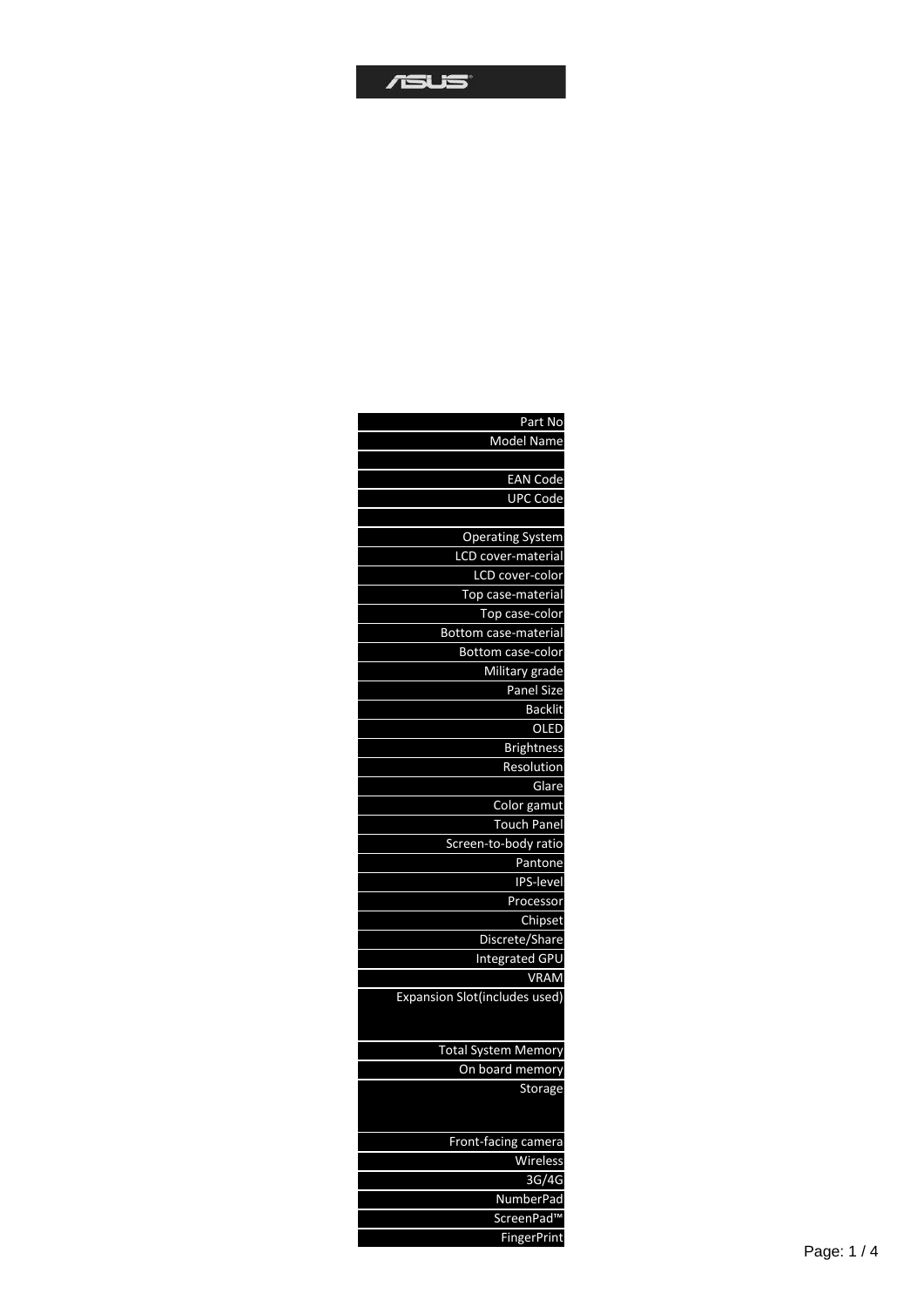| Keyboard type                   |
|---------------------------------|
| I/O ports                       |
|                                 |
|                                 |
|                                 |
|                                 |
|                                 |
|                                 |
| Audio                           |
| Voice control                   |
| Battery                         |
| Replaceable Battery             |
| <b>AC Adapter</b>               |
| Dimension (WxHxD)               |
| Weight (with Battery)           |
| Weight (w/o Battery)            |
| Security                        |
|                                 |
|                                 |
|                                 |
|                                 |
|                                 |
| <b>MyASUS</b> feature           |
|                                 |
|                                 |
|                                 |
|                                 |
|                                 |
|                                 |
|                                 |
| <b>Built-in Apps</b>            |
| Included in the Box             |
| Reparability Index (for France) |
| CSID                            |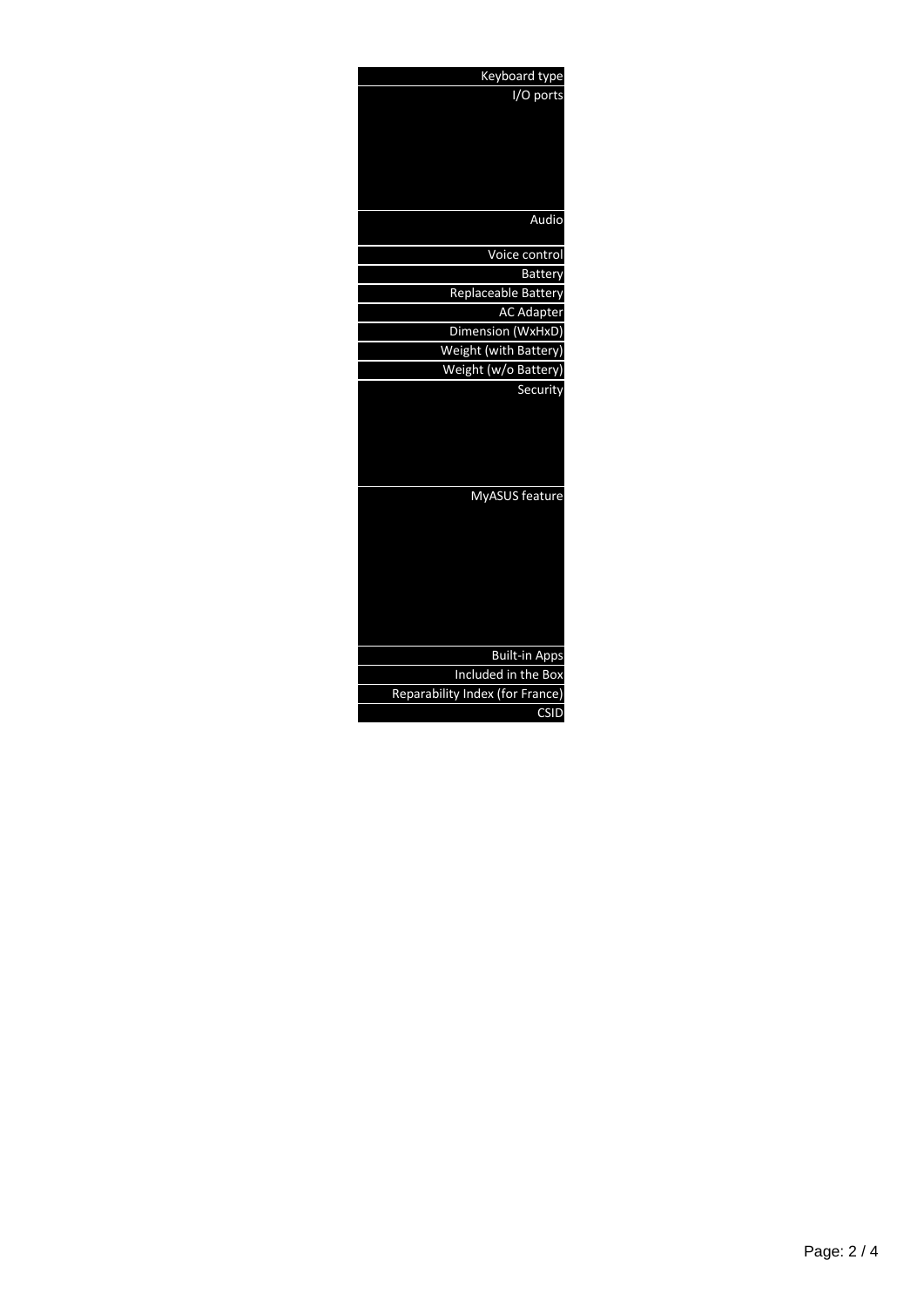

**90NX0441-M20700 B1500CEAE-BQ1709**

**4711081606826 195553606820**

**Endless Aluminum Star Black Plastic Star Black Plastic Black US MIL-STD 810H military-grade standard 15.6-inch LED Backlit LCD 250nits FHD (1920 x 1080) 16:9 Anti-glare display NTSC: 45% N/A 90** % **N/A Wide view Intel® Core™ i5-1135G7 Processor 2.4 GHz (8M Cache, up to 4.2 GHz, 4 cores) N/A Share Intel Iris Xᵉ Graphics (available Intel® Core™ i5/i7 with dual channel memory) N/A 1x DDR4 SO-DIMM slot 1x M.2 2280 PCIe 3.0x2 1x STD 2.5" SATA HDD 8G DDR4 on board 8G DDR4 on board 512GB M.2 NVMe™ PCIe® 3.0 SSD HDD Housing for storage expansion N/A 720p HD camera//With privacy shutter Wi-Fi 6(802.11ax)+BT5.2 (Dual band) 2\*2 N/A N/A N/A FingerPrint**